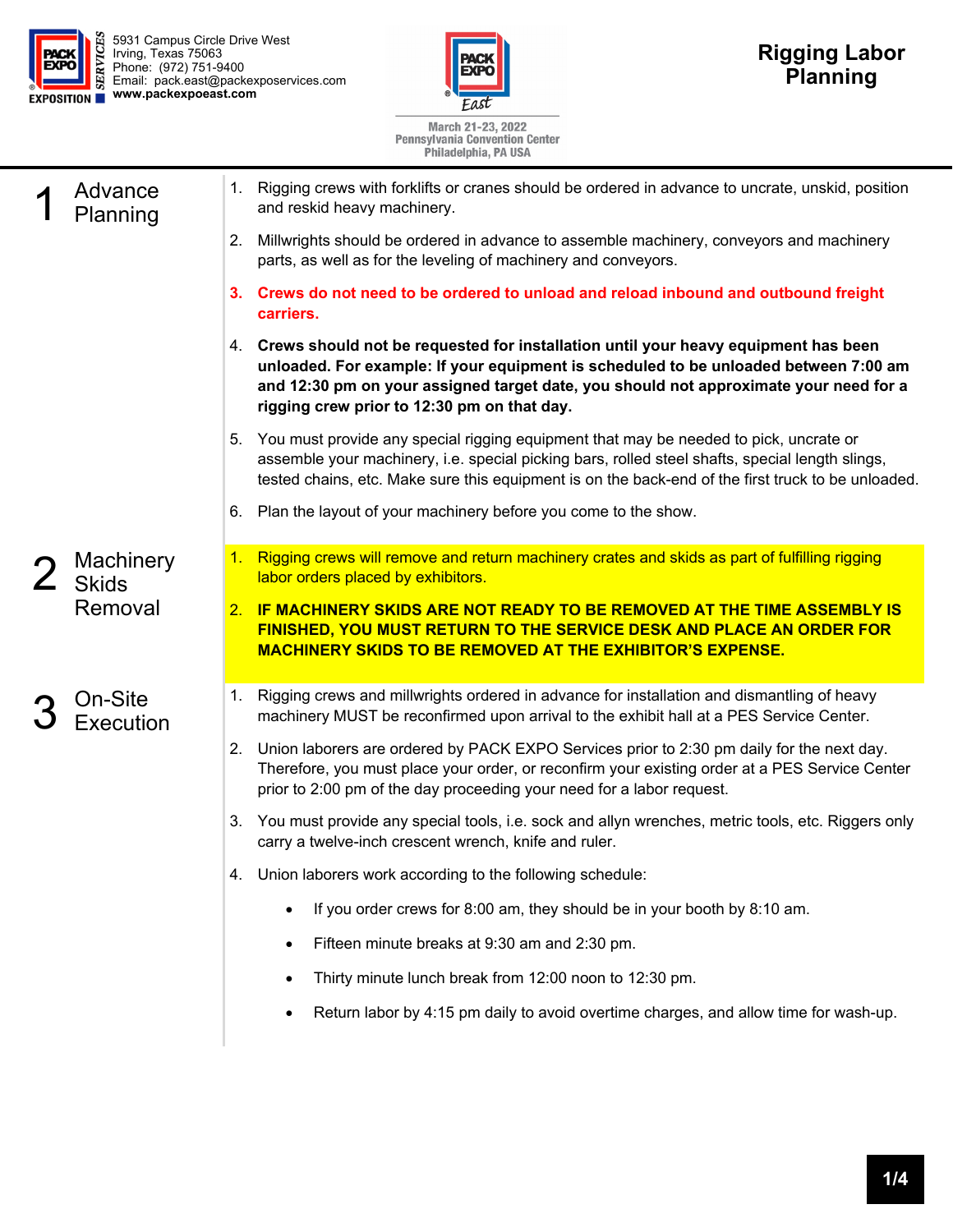

**Rigging Labor** 

**Discount Deadline: FERRICAL STARS (excludes labor) 4 WITH THIS FORM. No Discount on Labor. RETURN PAGES 3 AND** 

March 21-23, 2022 **Pennsylvania Convention Center** Philadelphia, PA USA

# **EQUIPMENT WITH OPERATOR AND TWO (2) LABORER CREW**

Straight Time: 8:00 am to 4:30 pm, Monday through Friday Overtime: Before 8:00 am and After 4:30 pm, Monday - Friday; All Day Saturday Double Time: All day Sunday Crew Size: Install and dismantle crew consists of forklift with operator and two additional riggers. Additional crew, equipment or larger equipment will be used if the supervisor deems it necessary to safely complete the installation and/or dismantling of a job and will be charged accordingly.

- Rigging labor is based on a one (1) hour minimum.
- Start time guaranteed only at the start of working day.
- Supervisor must check-in at the service desk to pick-up labor.
- When scheduling dismantle labor, allow sufficient time for empty containers to be returned to your booth.

|                 |                                                           | Price per<br><b>Hour ST</b> | <b>Price per</b><br><b>Hour OT</b> | Price per<br><b>Hour DT</b> |
|-----------------|-----------------------------------------------------------|-----------------------------|------------------------------------|-----------------------------|
| <b>Forklift</b> | Up to 5,000 lb. Forklift with operator and labor crew     | \$511.00                    | \$630.00                           | \$760.00                    |
| ∟abor           | 5,001 to 10,000 lb. Forklift with operator and labor crew | \$714.00                    | \$833.00                           | \$950.00                    |
|                 | Additional Rigger-One hour minimum per person             | \$150.00                    | \$218.00                           | \$290.00                    |

# **RIGGING INSTALLATION**

| Description                                                                                                    | Date | Start<br>Time | person/equip. per person | Number of   Approx. Hrs. | Total<br>Hours | Hourly<br>Rate | Total |
|----------------------------------------------------------------------------------------------------------------|------|---------------|--------------------------|--------------------------|----------------|----------------|-------|
|                                                                                                                |      |               |                          |                          |                |                |       |
|                                                                                                                |      |               |                          |                          |                |                |       |
|                                                                                                                |      |               |                          |                          |                |                |       |
| Departdent consider the state of the state of the state of the state of the state of the state of the state of |      |               |                          |                          |                |                |       |

Describe work to be done:

### **RIGGING DISMANTLE**

| Description | Date | Start<br>Time | person/equip. per person | Number of Approx. Hrs. | Total<br>Hours | Hourly<br>Rate | Total |
|-------------|------|---------------|--------------------------|------------------------|----------------|----------------|-------|
|             |      |               |                          |                        |                |                |       |
|             |      |               |                          |                        |                |                |       |
|             |      |               |                          |                        |                |                |       |

Describe work to be done:

# **ADDITIONAL INFORMATION CALCULATING YOUR TOTAL**

Can't find it? Please call your Customer Account Manager (CAM) with any questions, needs or special requests.

Rigging Labor Subtotal **TOTAL** 

| <b>Exhibiting Company:</b> | Booth Number: |  |
|----------------------------|---------------|--|
| Print Name:                | Date:         |  |
| Authorizer's Signature:    |               |  |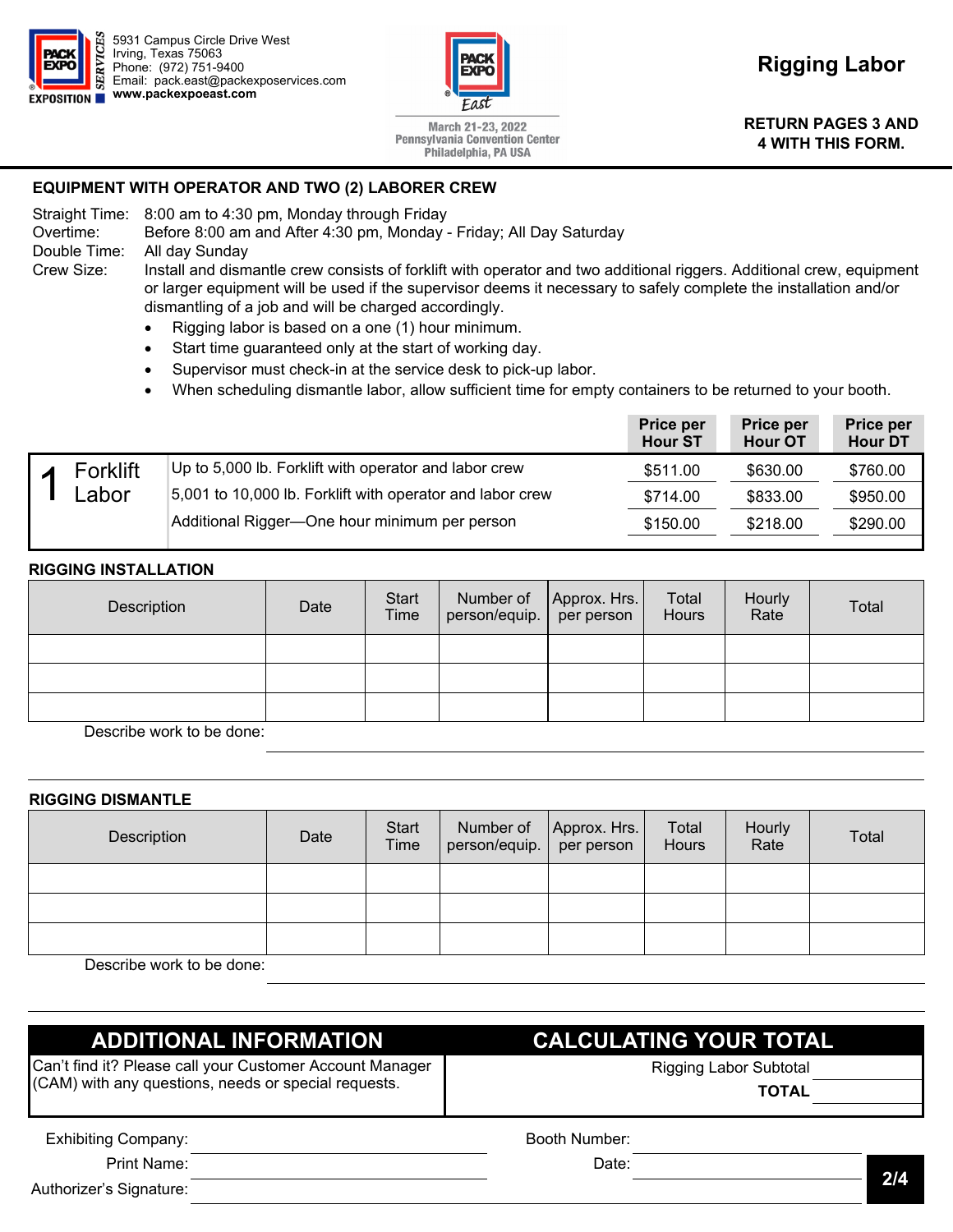|                                                                                                                                                     |                                                          |                                                                                                                                                             |               |                           |                  |  |  |  |  |  |                                                        |                                           |                               |                  |                              |                                       | 3/4 |
|-----------------------------------------------------------------------------------------------------------------------------------------------------|----------------------------------------------------------|-------------------------------------------------------------------------------------------------------------------------------------------------------------|---------------|---------------------------|------------------|--|--|--|--|--|--------------------------------------------------------|-------------------------------------------|-------------------------------|------------------|------------------------------|---------------------------------------|-----|
|                                                                                                                                                     |                                                          |                                                                                                                                                             |               |                           | CRANE            |  |  |  |  |  |                                                        |                                           |                               |                  |                              |                                       |     |
| Questionnaire<br>Rigging                                                                                                                            | <b>REQUIRED FORM</b>                                     |                                                                                                                                                             |               |                           |                  |  |  |  |  |  |                                                        |                                           |                               |                  |                              |                                       |     |
|                                                                                                                                                     |                                                          |                                                                                                                                                             | BOOTH:        |                           | 4 STAGE LIFT     |  |  |  |  |  |                                                        |                                           |                               |                  |                              |                                       |     |
| COMPLETE THIS FORM TO HELP US<br>FORECAST YOUR LABOR NEEDS.<br>RETURN WITH PAGES 2 AND 4.                                                           |                                                          |                                                                                                                                                             |               | <b>EQUIPMENT REQUIRED</b> | <b>LG FORK</b>   |  |  |  |  |  |                                                        |                                           |                               |                  |                              |                                       |     |
|                                                                                                                                                     |                                                          |                                                                                                                                                             |               |                           |                  |  |  |  |  |  |                                                        |                                           |                               |                  |                              |                                       |     |
|                                                                                                                                                     |                                                          |                                                                                                                                                             |               |                           | SM FORK          |  |  |  |  |  | PLEASE MAIL OR E-MAIL TO:                              | PACK EXPO SERVICES                        | 5931 CAMPUS CIRCLE DRIVE WEST | IRVING, TX 75063 | PHONE: 972-751-9400          | EMAIL: pack.east@packexposervices.com |     |
|                                                                                                                                                     |                                                          |                                                                                                                                                             |               |                           |                  |  |  |  |  |  |                                                        |                                           |                               |                  |                              |                                       |     |
|                                                                                                                                                     |                                                          |                                                                                                                                                             |               |                           | EXTENSIVE        |  |  |  |  |  |                                                        |                                           |                               |                  |                              |                                       |     |
|                                                                                                                                                     |                                                          |                                                                                                                                                             |               | <b>ASSEMBLY</b>           | SOME             |  |  |  |  |  |                                                        |                                           |                               |                  |                              |                                       |     |
| Pennsylvania Convention Center<br>Philadelphia, PA USA<br>March 21-23, 2022                                                                         | <b>LABOR MUST COMPLETE AND</b><br><b>EBRUARY 7, 2022</b> | moved at the time assembly is finished, you must return to the<br>Service Desk and place an order for machinery skids to be removed at Exhibitor's expense. |               |                           | NONE             |  |  |  |  |  |                                                        |                                           |                               |                  |                              |                                       |     |
|                                                                                                                                                     |                                                          |                                                                                                                                                             |               |                           |                  |  |  |  |  |  |                                                        |                                           |                               |                  |                              |                                       |     |
|                                                                                                                                                     |                                                          |                                                                                                                                                             |               |                           | <b>TO REMAIN</b> |  |  |  |  |  |                                                        |                                           |                               |                  |                              |                                       |     |
|                                                                                                                                                     | RETURN THIS FORM BY F                                    | If machinery skids are not ready to be re                                                                                                                   | COMPANY NAME: | <b>SKIDS</b>              | $\frac{1}{2}$    |  |  |  |  |  |                                                        |                                           |                               |                  |                              |                                       |     |
|                                                                                                                                                     |                                                          |                                                                                                                                                             |               |                           | YES              |  |  |  |  |  |                                                        |                                           |                               |                  |                              |                                       |     |
|                                                                                                                                                     |                                                          |                                                                                                                                                             |               |                           | $\frac{1}{2}$    |  |  |  |  |  |                                                        |                                           |                               |                  |                              |                                       |     |
|                                                                                                                                                     |                                                          |                                                                                                                                                             |               | CRATES                    | YES              |  |  |  |  |  |                                                        |                                           |                               |                  |                              |                                       |     |
|                                                                                                                                                     | EACH EXHIBITOR REQUIRING RIGGING                         |                                                                                                                                                             |               | SIZE AT                   | <b>BASE</b>      |  |  |  |  |  |                                                        |                                           |                               |                  |                              |                                       |     |
| 5931 Campus Circle Drive West<br>Irving, Texas 75063<br>Phone: (972) 751-9400<br>Ernail: pack.east@packexposervices.com<br>www.packexpolasvegas.com |                                                          |                                                                                                                                                             |               | <b>HEIGHT</b>             |                  |  |  |  |  |  | IMPORTANT: THE FOLLOWING INFORMATION MUST BE FILLED IN | WE WILL UTILIZE THE FOLLOWING CARRIER(S): | CARRIER CONTACT:              | CARRIER PHONE:   | YOUR SHIPPING DEPT. CONTACT: | SHIPPING CONTACT PHONE:               |     |
| ERN DES                                                                                                                                             |                                                          |                                                                                                                                                             | SHOW NAME:    | WEIGHT                    |                  |  |  |  |  |  |                                                        |                                           |                               |                  |                              |                                       |     |